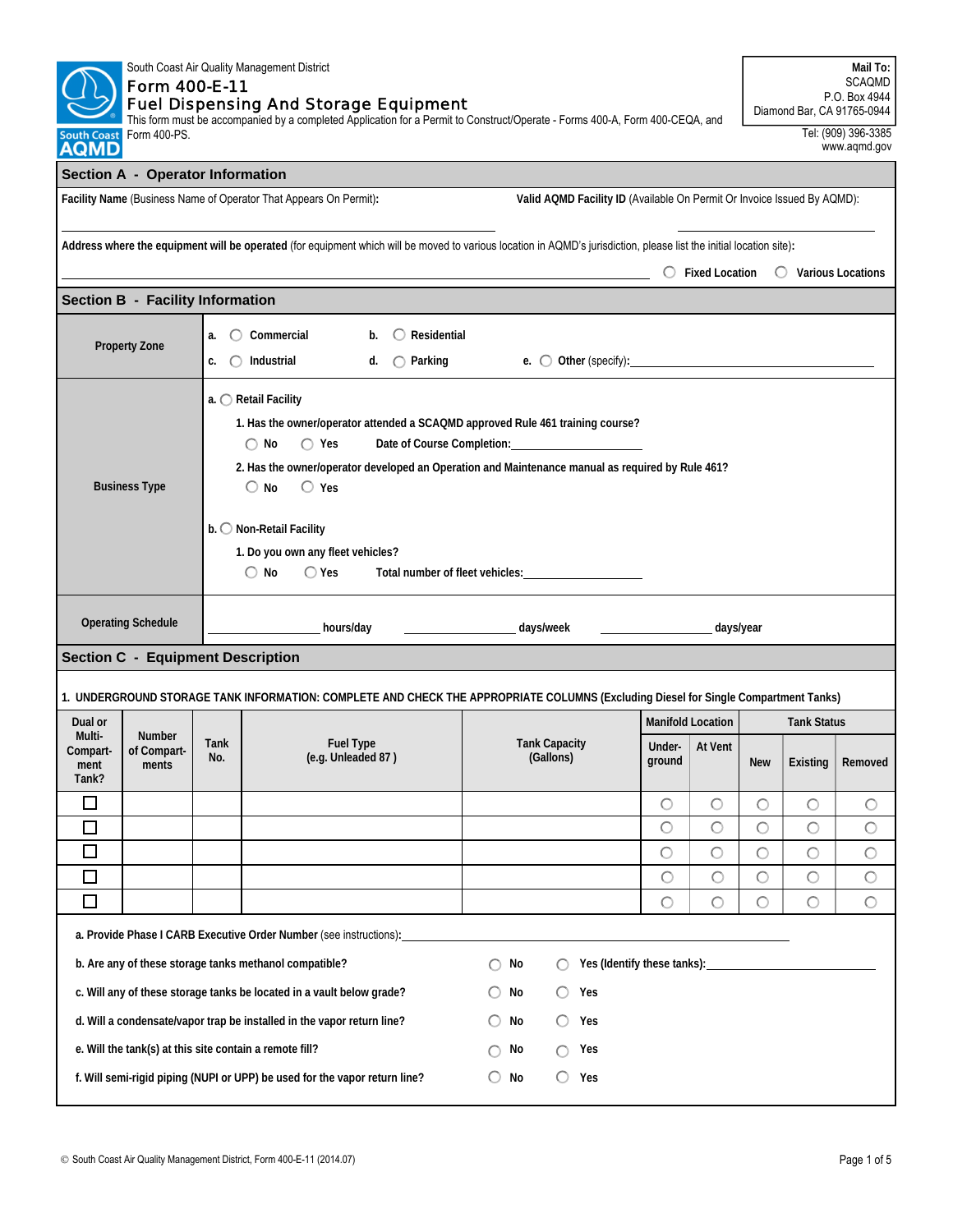# Form 400-E-11 Fuel Dispensing And Storage Equipment

This form must be accompanied by a completed Application for a Permit to Construct/Operate - Forms 400-A, Form 400-CEQA, and Form 400-PS.

| Section C - Equipment Description (cont.)                                                                                           |                                                                                                                                                                                                                                                                                        |             |                                                                                                                                                                             |                                   |  |                        |                                                                                                                                                                                                                                      |   |                                                                                                                                                                                                                                |  |                          |            |                    |              |
|-------------------------------------------------------------------------------------------------------------------------------------|----------------------------------------------------------------------------------------------------------------------------------------------------------------------------------------------------------------------------------------------------------------------------------------|-------------|-----------------------------------------------------------------------------------------------------------------------------------------------------------------------------|-----------------------------------|--|------------------------|--------------------------------------------------------------------------------------------------------------------------------------------------------------------------------------------------------------------------------------|---|--------------------------------------------------------------------------------------------------------------------------------------------------------------------------------------------------------------------------------|--|--------------------------|------------|--------------------|--------------|
| 2. ABOVEGROUND STORAGE TANK INFORMATION: COMPLETE AND CHECK THE APPROPRIATE COLUMNS (Excluding Diesel for Single Compartment Tanks) |                                                                                                                                                                                                                                                                                        |             |                                                                                                                                                                             |                                   |  |                        |                                                                                                                                                                                                                                      |   |                                                                                                                                                                                                                                |  |                          |            |                    |              |
| Dual or                                                                                                                             |                                                                                                                                                                                                                                                                                        |             |                                                                                                                                                                             |                                   |  | <b>Tank Dimensions</b> |                                                                                                                                                                                                                                      |   |                                                                                                                                                                                                                                |  |                          |            | <b>Tank Status</b> |              |
| Multi-<br>Compart-<br>ment<br>Tank?                                                                                                 | <b>Number</b><br><sub>of</sub><br>Compart-<br>ments                                                                                                                                                                                                                                    | Tank<br>No. | <b>Fuel Type</b><br>(e.g. Unleaded 87)                                                                                                                                      | <b>Tank Capacity</b><br>(Gallons) |  |                        | $L \times W \times H$<br>L x Dia<br>(Inches)                                                                                                                                                                                         |   | Phase II CARB<br><b>Executive Order</b><br>(Table III)                                                                                                                                                                         |  | Hose<br>Length<br>(Feet) | <b>New</b> | Exist-<br>ing      | Re-<br>moved |
|                                                                                                                                     |                                                                                                                                                                                                                                                                                        |             |                                                                                                                                                                             |                                   |  | L                      | $W$ (or $D$ )                                                                                                                                                                                                                        | H |                                                                                                                                                                                                                                |  |                          |            |                    |              |
| $\Box$                                                                                                                              |                                                                                                                                                                                                                                                                                        |             |                                                                                                                                                                             |                                   |  |                        |                                                                                                                                                                                                                                      |   |                                                                                                                                                                                                                                |  |                          | $\circ$    | $\circ$            | $\circ$      |
| $\Box$                                                                                                                              |                                                                                                                                                                                                                                                                                        |             |                                                                                                                                                                             |                                   |  |                        |                                                                                                                                                                                                                                      |   |                                                                                                                                                                                                                                |  |                          | $\circ$    | $\circ$            | $\bigcirc$   |
| $\Box$                                                                                                                              |                                                                                                                                                                                                                                                                                        |             |                                                                                                                                                                             |                                   |  |                        |                                                                                                                                                                                                                                      |   |                                                                                                                                                                                                                                |  |                          | $\circ$    | $\circ$            | $\circ$      |
| $\Box$                                                                                                                              |                                                                                                                                                                                                                                                                                        |             |                                                                                                                                                                             |                                   |  |                        |                                                                                                                                                                                                                                      |   |                                                                                                                                                                                                                                |  |                          | $\circ$    | $\bigcirc$         | $\circ$      |
| $\Box$                                                                                                                              |                                                                                                                                                                                                                                                                                        |             |                                                                                                                                                                             |                                   |  |                        |                                                                                                                                                                                                                                      |   |                                                                                                                                                                                                                                |  |                          | $\bigcirc$ | $\circ$            | $\bigcirc$   |
|                                                                                                                                     | approximate center of the islands:                                                                                                                                                                                                                                                     |             | 3. Indicate the distance and address of the nearest residential and commercial/industrial structures located outside the property line of the facility as measured from the |                                   |  |                        |                                                                                                                                                                                                                                      |   |                                                                                                                                                                                                                                |  |                          |            |                    |              |
|                                                                                                                                     |                                                                                                                                                                                                                                                                                        |             |                                                                                                                                                                             |                                   |  |                        |                                                                                                                                                                                                                                      |   |                                                                                                                                                                                                                                |  |                          |            |                    |              |
|                                                                                                                                     |                                                                                                                                                                                                                                                                                        |             | Select One: ON ONE OE OSE OS OSW OW ONW                                                                                                                                     |                                   |  |                        |                                                                                                                                                                                                                                      |   | Select One: ON ONE OE OSE OS OSW                                                                                                                                                                                               |  |                          |            |                    |              |
|                                                                                                                                     |                                                                                                                                                                                                                                                                                        |             |                                                                                                                                                                             |                                   |  |                        |                                                                                                                                                                                                                                      |   | Located at: 100 million and 200 million and 200 million and 200 million and 200 million and 200 million and 200 million and 200 million and 200 million and 200 million and 200 million and 200 million and 200 million and 20 |  |                          |            |                    |              |
|                                                                                                                                     |                                                                                                                                                                                                                                                                                        |             |                                                                                                                                                                             |                                   |  |                        |                                                                                                                                                                                                                                      |   |                                                                                                                                                                                                                                |  |                          |            |                    |              |
|                                                                                                                                     |                                                                                                                                                                                                                                                                                        |             |                                                                                                                                                                             |                                   |  |                        |                                                                                                                                                                                                                                      |   |                                                                                                                                                                                                                                |  |                          |            |                    |              |
|                                                                                                                                     |                                                                                                                                                                                                                                                                                        |             | 4. FUELING POSITION INFORMATION: COMPLETE FOR ALTERATIONS OR NEW CONSTRUCTION                                                                                               |                                   |  |                        |                                                                                                                                                                                                                                      |   |                                                                                                                                                                                                                                |  |                          |            |                    |              |
|                                                                                                                                     |                                                                                                                                                                                                                                                                                        |             | Total Number of Fueling Positions After Alteration or New Construction:                                                                                                     |                                   |  |                        |                                                                                                                                                                                                                                      |   |                                                                                                                                                                                                                                |  |                          |            |                    |              |
|                                                                                                                                     |                                                                                                                                                                                                                                                                                        |             | Total Number of Fueling Positions Prior to Alteration (for Alterations Only):                                                                                               |                                   |  |                        | <u>and the company of the company of the company of the company of the company of the company of the company of the company of the company of the company of the company of the company of the company of the company of the com</u> |   |                                                                                                                                                                                                                                |  |                          |            |                    |              |
|                                                                                                                                     |                                                                                                                                                                                                                                                                                        |             | 5. NOZZLE INFORMATION: COMPLETE ALL COLUMNS                                                                                                                                 |                                   |  |                        |                                                                                                                                                                                                                                      |   |                                                                                                                                                                                                                                |  |                          |            |                    |              |
|                                                                                                                                     |                                                                                                                                                                                                                                                                                        |             |                                                                                                                                                                             |                                   |  |                        |                                                                                                                                                                                                                                      |   |                                                                                                                                                                                                                                |  |                          |            |                    |              |
|                                                                                                                                     | <b>Maximum Monthly</b><br><b>Maximum Annual</b><br>Phase II CARB Executive Order<br><b>Fuel Type</b><br># New<br># Existing<br># Removed<br>Throughput<br>Throughput<br>(e.g. Unleaded 87)<br><b>Nozzles</b><br><b>Nozzles</b><br><b>Nozzles</b><br>(Table II)<br>(Gal/Mo)<br>(Gal/Yr) |             |                                                                                                                                                                             |                                   |  |                        |                                                                                                                                                                                                                                      |   |                                                                                                                                                                                                                                |  |                          |            |                    |              |
|                                                                                                                                     |                                                                                                                                                                                                                                                                                        |             |                                                                                                                                                                             |                                   |  |                        |                                                                                                                                                                                                                                      |   |                                                                                                                                                                                                                                |  |                          |            |                    |              |
|                                                                                                                                     |                                                                                                                                                                                                                                                                                        |             |                                                                                                                                                                             |                                   |  |                        |                                                                                                                                                                                                                                      |   |                                                                                                                                                                                                                                |  |                          |            |                    |              |
|                                                                                                                                     |                                                                                                                                                                                                                                                                                        |             |                                                                                                                                                                             |                                   |  |                        |                                                                                                                                                                                                                                      |   |                                                                                                                                                                                                                                |  |                          |            |                    |              |
|                                                                                                                                     |                                                                                                                                                                                                                                                                                        |             |                                                                                                                                                                             |                                   |  |                        |                                                                                                                                                                                                                                      |   |                                                                                                                                                                                                                                |  |                          |            |                    |              |
|                                                                                                                                     |                                                                                                                                                                                                                                                                                        |             |                                                                                                                                                                             |                                   |  |                        |                                                                                                                                                                                                                                      |   |                                                                                                                                                                                                                                |  |                          |            |                    |              |
|                                                                                                                                     | Change of Throughout Condition:                                                                                                                                                                                                                                                        |             |                                                                                                                                                                             |                                   |  |                        |                                                                                                                                                                                                                                      |   |                                                                                                                                                                                                                                |  |                          |            |                    |              |
|                                                                                                                                     |                                                                                                                                                                                                                                                                                        |             |                                                                                                                                                                             |                                   |  |                        |                                                                                                                                                                                                                                      |   |                                                                                                                                                                                                                                |  |                          |            |                    |              |
|                                                                                                                                     |                                                                                                                                                                                                                                                                                        |             |                                                                                                                                                                             |                                   |  |                        |                                                                                                                                                                                                                                      |   |                                                                                                                                                                                                                                |  |                          |            |                    |              |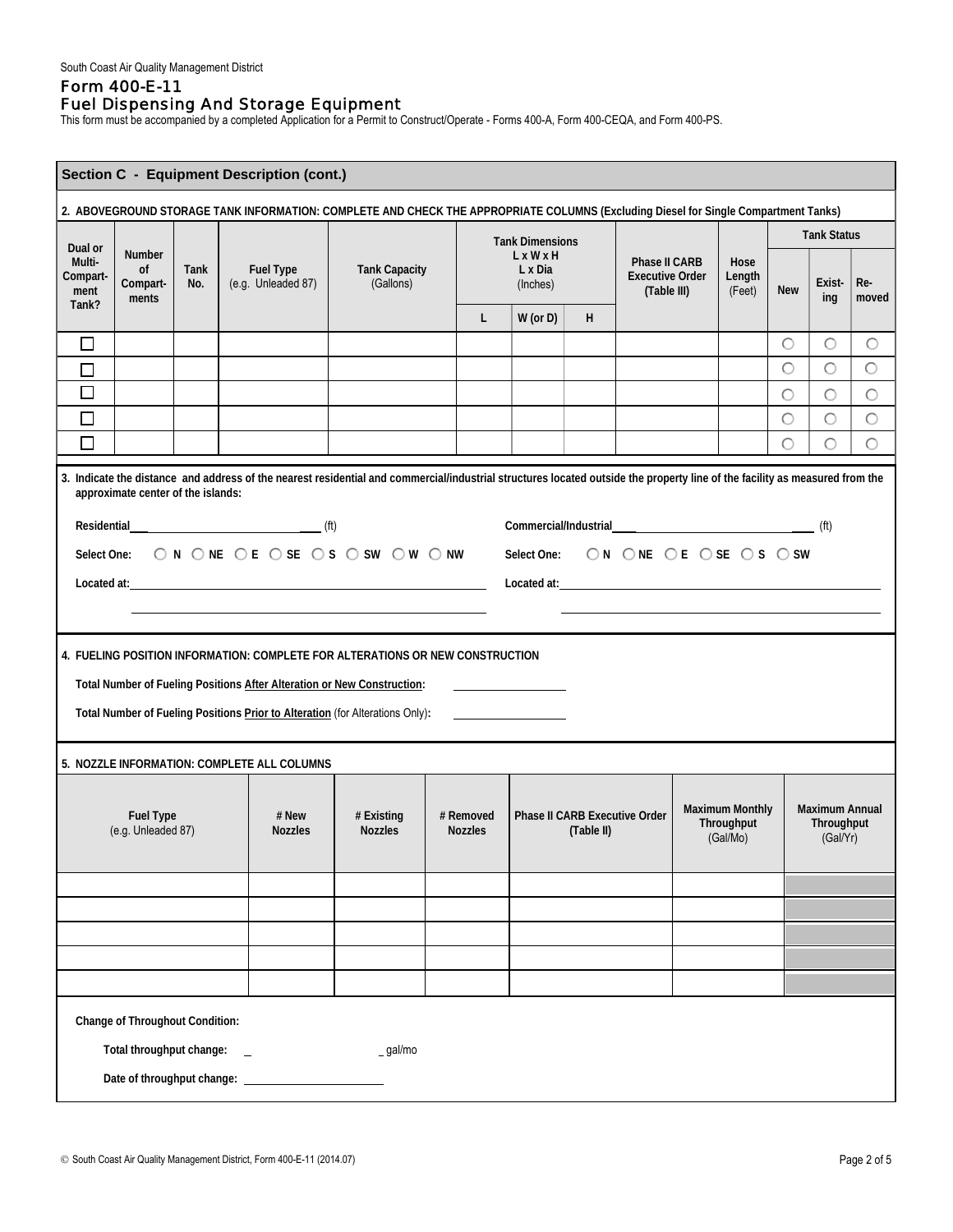# Form 400-E-11 Fuel Dispensing And Storage Equipment

This form must be accompanied by a completed Application for a Permit to Construct/Operate - Forms 400-A, Form 400-CEQA, and Form 400-PS.

| 6. GASOLINE PRODUCT INFORMATION: COMPLETE TABLE                                                                                                                                                                                                                                                                                                                                                                                                                                                                                                                                                                                                                                                                                                                                                                                                                                                                                                                                                                                                                                                                                                                                                                                                      |                                                                                                          |                            |                                     |                            |          |                     |                                 |  |
|------------------------------------------------------------------------------------------------------------------------------------------------------------------------------------------------------------------------------------------------------------------------------------------------------------------------------------------------------------------------------------------------------------------------------------------------------------------------------------------------------------------------------------------------------------------------------------------------------------------------------------------------------------------------------------------------------------------------------------------------------------------------------------------------------------------------------------------------------------------------------------------------------------------------------------------------------------------------------------------------------------------------------------------------------------------------------------------------------------------------------------------------------------------------------------------------------------------------------------------------------|----------------------------------------------------------------------------------------------------------|----------------------------|-------------------------------------|----------------------------|----------|---------------------|---------------------------------|--|
| # Of Product(s)                                                                                                                                                                                                                                                                                                                                                                                                                                                                                                                                                                                                                                                                                                                                                                                                                                                                                                                                                                                                                                                                                                                                                                                                                                      |                                                                                                          |                            |                                     |                            |          |                     |                                 |  |
|                                                                                                                                                                                                                                                                                                                                                                                                                                                                                                                                                                                                                                                                                                                                                                                                                                                                                                                                                                                                                                                                                                                                                                                                                                                      | Number of nozzle(s) dispensing ONE product (grade) of gasoline:                                          |                            | (Excluding Diesel)<br>1<br>X        |                            |          |                     |                                 |  |
|                                                                                                                                                                                                                                                                                                                                                                                                                                                                                                                                                                                                                                                                                                                                                                                                                                                                                                                                                                                                                                                                                                                                                                                                                                                      | Number of nozzle(s) dispensing TWO product (grade) of gasoline:                                          |                            |                                     | 2<br>Х                     |          |                     |                                 |  |
|                                                                                                                                                                                                                                                                                                                                                                                                                                                                                                                                                                                                                                                                                                                                                                                                                                                                                                                                                                                                                                                                                                                                                                                                                                                      | Number of nozzle(s) dispensing THREE product (grade) of gasoline:                                        |                            |                                     | 3<br>X                     |          |                     |                                 |  |
|                                                                                                                                                                                                                                                                                                                                                                                                                                                                                                                                                                                                                                                                                                                                                                                                                                                                                                                                                                                                                                                                                                                                                                                                                                                      |                                                                                                          | <b>TOTAL NOZZLE COUNT:</b> |                                     | <b>TOTAL PRODUCT COUNT</b> |          |                     |                                 |  |
|                                                                                                                                                                                                                                                                                                                                                                                                                                                                                                                                                                                                                                                                                                                                                                                                                                                                                                                                                                                                                                                                                                                                                                                                                                                      |                                                                                                          |                            |                                     |                            |          |                     |                                 |  |
|                                                                                                                                                                                                                                                                                                                                                                                                                                                                                                                                                                                                                                                                                                                                                                                                                                                                                                                                                                                                                                                                                                                                                                                                                                                      | 7. DISPENSER INFORMATION: COMPLETE AND CHECK THE APPROPRIATE COLUMNS                                     |                            |                                     |                            |          |                     |                                 |  |
|                                                                                                                                                                                                                                                                                                                                                                                                                                                                                                                                                                                                                                                                                                                                                                                                                                                                                                                                                                                                                                                                                                                                                                                                                                                      | Dispenser                                                                                                |                            | No. of Similar<br><b>Dispensers</b> | Dispenser                  |          |                     | No. of Nozzles Per<br>Dispenser |  |
|                                                                                                                                                                                                                                                                                                                                                                                                                                                                                                                                                                                                                                                                                                                                                                                                                                                                                                                                                                                                                                                                                                                                                                                                                                                      | Model No.<br>Make                                                                                        |                            |                                     | <b>New</b>                 | Existing | Removed             | <b>Unleaded</b>                 |  |
|                                                                                                                                                                                                                                                                                                                                                                                                                                                                                                                                                                                                                                                                                                                                                                                                                                                                                                                                                                                                                                                                                                                                                                                                                                                      |                                                                                                          |                            |                                     | O                          | О        | O                   |                                 |  |
|                                                                                                                                                                                                                                                                                                                                                                                                                                                                                                                                                                                                                                                                                                                                                                                                                                                                                                                                                                                                                                                                                                                                                                                                                                                      |                                                                                                          |                            |                                     | $\circ$                    | O        | $\circ$             |                                 |  |
|                                                                                                                                                                                                                                                                                                                                                                                                                                                                                                                                                                                                                                                                                                                                                                                                                                                                                                                                                                                                                                                                                                                                                                                                                                                      |                                                                                                          |                            |                                     | $\bigcirc$                 | $\circ$  | $\circ$             |                                 |  |
|                                                                                                                                                                                                                                                                                                                                                                                                                                                                                                                                                                                                                                                                                                                                                                                                                                                                                                                                                                                                                                                                                                                                                                                                                                                      |                                                                                                          |                            |                                     | $\circ$                    | $\circ$  | O                   |                                 |  |
| 8.                                                                                                                                                                                                                                                                                                                                                                                                                                                                                                                                                                                                                                                                                                                                                                                                                                                                                                                                                                                                                                                                                                                                                                                                                                                   | THROUGHPUT INFORMATION: PROVIDE THROUGHPUT RECORDS FOR THE PAST 2 YEARS (EXISTING SITES)                 |                            |                                     |                            |          |                     |                                 |  |
|                                                                                                                                                                                                                                                                                                                                                                                                                                                                                                                                                                                                                                                                                                                                                                                                                                                                                                                                                                                                                                                                                                                                                                                                                                                      | Year of Operation                                                                                        |                            | <b>Fuel Type</b>                    |                            |          | Throughput (Gal/Yr) |                                 |  |
|                                                                                                                                                                                                                                                                                                                                                                                                                                                                                                                                                                                                                                                                                                                                                                                                                                                                                                                                                                                                                                                                                                                                                                                                                                                      |                                                                                                          |                            | Gasoline                            |                            |          |                     |                                 |  |
|                                                                                                                                                                                                                                                                                                                                                                                                                                                                                                                                                                                                                                                                                                                                                                                                                                                                                                                                                                                                                                                                                                                                                                                                                                                      |                                                                                                          |                            | Gasoline                            |                            |          |                     |                                 |  |
| 9. For existing gasoline storage and dispensing systems and based on the following, please provide a copy of your MOST RECENT vapor recovery test results.<br>a. Balance System Tests:<br>b. Vacuum Assisted System Tests (Except Healy and Hirt Systems):<br>· Static Pressure (Leak-Decay);<br>· Static Pressure (Leak-Decay); and,<br>· Dynamic Pressure (Back-Pressure); and,<br>· Air-to-Liquid Ratio (A/L).<br>· Liquid Removal (if applicable).<br>c. Healy Vacuum Assisted System Tests:<br>d. Vacuum Assisted Hirt System Test:<br>· Static Pressure (Leak-Decay);<br>· Air-to-Liquid Ratio (A/L).<br>· Air-to-Liquid Ratio (A/L); and,<br>• Vapor Return Line.<br>e. For systems not mentioned, provide required test results as per that system's executive order.<br>10. Attach a plot plan, a copy of the current Permit to Operate, and other information as directed in Form 400-E-11 Requirements.<br>Section D - Authorization/Signature<br>I hereby certify that all information contained herein and information submitted with this application is true and correct.<br>Date:<br>Signature:<br>Name:<br>Phone #:<br>Fax #:<br>Preparer<br>Title:<br><b>Company Name:</b><br><b>Info</b><br>Email:<br>Name:<br>Phone #:<br>Fax #: |                                                                                                          |                            |                                     |                            |          |                     |                                 |  |
| Contact<br><b>Info</b>                                                                                                                                                                                                                                                                                                                                                                                                                                                                                                                                                                                                                                                                                                                                                                                                                                                                                                                                                                                                                                                                                                                                                                                                                               | Title:<br><b>Company Name:</b>                                                                           |                            | Email:                              |                            |          |                     |                                 |  |
|                                                                                                                                                                                                                                                                                                                                                                                                                                                                                                                                                                                                                                                                                                                                                                                                                                                                                                                                                                                                                                                                                                                                                                                                                                                      |                                                                                                          |                            |                                     |                            |          |                     |                                 |  |
| THIS IS A PUBLIC DOCUMENT<br>Pursuant to the California Public Records Act, your permit application and any supplemental documentation are public records and may be disclosed to a third party. If you wish to<br>claim certain limited information as exempt from disclosure because it qualifies as a trade secret, as defined in the District's Guidelines for Implementing the California Public Records<br>Act, you must make such claim at the time of submittal to the District.                                                                                                                                                                                                                                                                                                                                                                                                                                                                                                                                                                                                                                                                                                                                                             |                                                                                                          |                            |                                     |                            |          |                     |                                 |  |
|                                                                                                                                                                                                                                                                                                                                                                                                                                                                                                                                                                                                                                                                                                                                                                                                                                                                                                                                                                                                                                                                                                                                                                                                                                                      | Check here if you claim that this form or its attachments contain confidential trade secret information. |                            |                                     |                            |          |                     |                                 |  |
| Page 3 of 5<br>© South Coast Air Quality Management District, Form 400-E-11 (2014.07)                                                                                                                                                                                                                                                                                                                                                                                                                                                                                                                                                                                                                                                                                                                                                                                                                                                                                                                                                                                                                                                                                                                                                                |                                                                                                          |                            |                                     |                            |          |                     |                                 |  |

Validate/Print Reset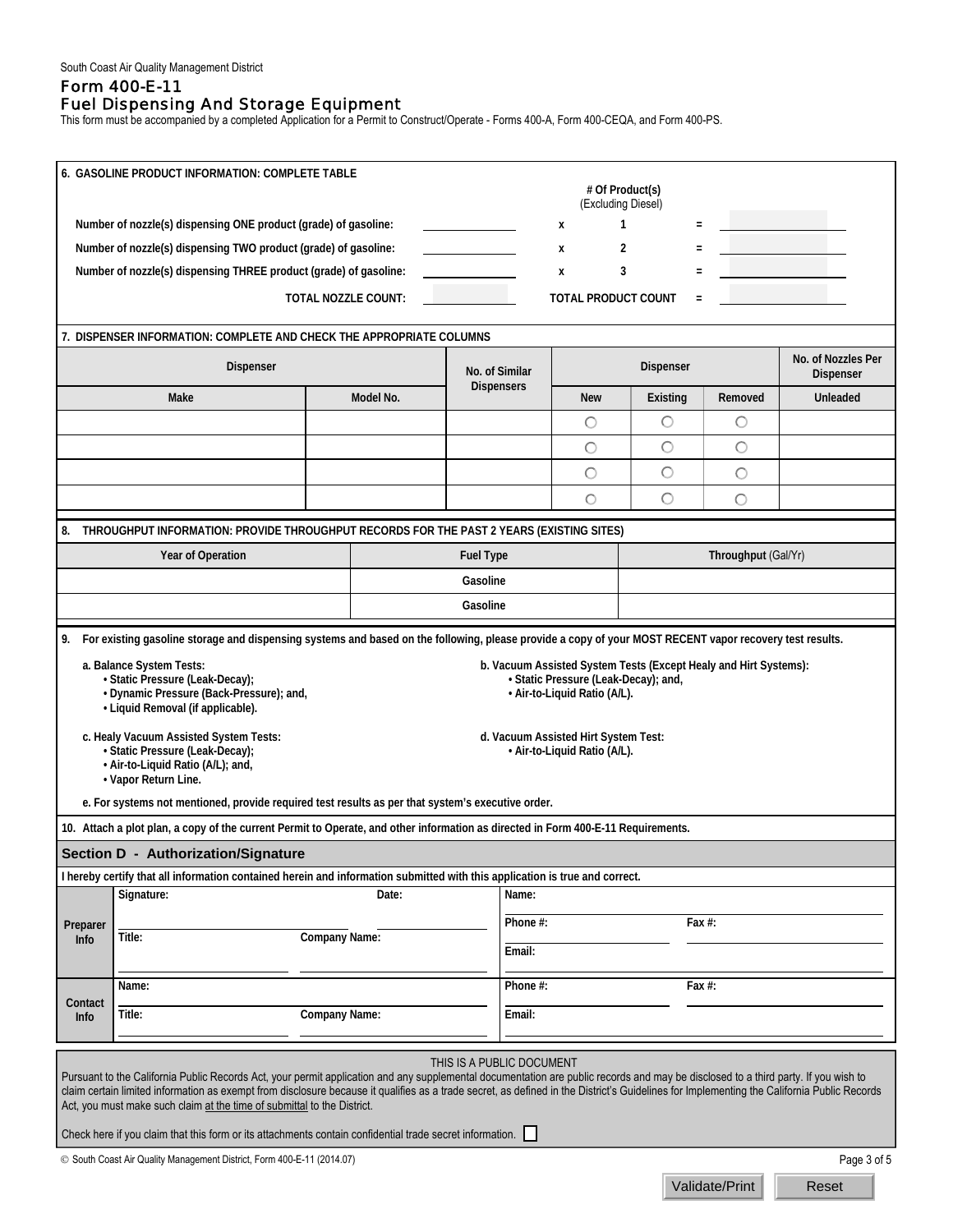## Form 400-E-11 Fuel Dispensing And Storage Equipment

This form must be accompanied by a completed Application for a Permit to Construct/Operate - Forms 400-A, Form 400-CEQA, and Form 400-PS.

### **FORM 400-E-11 REQUIREMENTS**

### **WHO MUST APPLY FOR A PERMIT:**

A fuel dispensing and storage equipment permit application is required for any new installation, alteration, facility with an expired permit or change of permit condition.

#### **WHEN TO APPLY:**

Prior to any new construction, alteration, or change of permit condition. An application shall be filed prior to use if ownership has changed. Installing any equipment contrary to the Permit to Construct or to the information provided in this form without notifying the AQMD engineer will void this application or your permit, and will require submittal of a new application and associated fees. Sites with expired permits or existing equipment operating without permit shall apply as soon as possible to avoid possible enforcement action. Sites requesting a change of permit condition must receive new permit approval prior to dispensing requested throughput change.

#### **HOW TO APPLY:**

A. Fill out Forms 400-A, 400-E-11, and 400-CEQA for each facility for new construction, alteration, change of permit condition, and reinstatement of expired permits.

If AQMD has identified your facility as a Title V facility, use the telephone numbers in Section B below to obtain further assistance.

- B. The proper filing fee is found in Rule 301. Checks or money orders should be made payable to the South Coast Air Quality Management District. Send the completed application to: SCAQMD, P. O. Box 4944, Diamond Bar CA 91765. Further information may be obtained by calling (909) 396-2468, (909) 396-2469, or (909) 396-2470.
- C. Submit equipment location drawings which shall be to scale (suggested scale: 1 inch = 100 feet; accuracy of measurements to the nearest 5 feet will be satisfactory) and shall show at least the following:
	- 1. The property involved and outlines of all buildings. Identify property lines plainly.
	- 2. Location and identification of the proposed equipment on the property.
	- 3. Location of the property with respect to streets and all adjacent properties. Identify adjacent properties. Identify buildings or vacant lots outside the property lines.
	- Identify all such buildings as residential and commercial/industrial. Indicate direction (north) on the drawing.
	- 4. Drawings showing all tanks, vapor recovery and product piping with pipe diameters to be installed, provide details of dispensing nozzles, vapor return connectors, vent pipe location, and vapor processing systems (if any). Any vapor recovery system being installed or operated must be of a type certified by the California Air Resources Board.
	- 5. Drawings showing all islands, dispensers, and fueling positions (before and after alterations or for new construction).
- For all existing sites, submit annual gasoline throughput records and days of operation for the last two years.
- **NOTICE:** *Construction or operation prior to receipt of Permit to Construct or Operate constitutes a violation of the Rules and Regulations of the SCAQMD.*

#### **VAPOR RECOVERY SYSTEMS:**

Rule 461 (c)(1) regulates the transfer of gasoline and methanol from delivery vehicles to storage tanks and requires installation of CARB certified submerged fill pipes, spill boxes, and vapor return equipment (Phase I vapor recovery). Phase I vapor recovery transfers these vapors from the storage tank into the unloading delivery vehicle so that it can be transported back to the terminal vapor processor for recovery or destruction.

Rule 461 (c)(2) regulates the transfer of gasoline and methanol into motor vehicle tanks larger than five gallons. A special fill nozzle and vapor piping allow these vapors to be returned from the vehicle fuel tank to the storage tank or to vapor processing equipment (Phase II vapor recovery).

For aboveground tanks and mobile refuelers dispensing gasoline or methanol, the standard Phase I and Phase II vapor control systems must be installed for compliance. Rule 461 also requires the installation of a pressure-vacuum relief valve.

### **UNDERGROUND TANK AND PIPING REQUIREMENTS:**

Rule 1170(c)(1) states that after July 1, 1988 a person shall not install or allow the installation of any new underground fuel storage tank(s) unless at least one such tank at any single motor vehicle fueling facility, along with all associated underground pipes is capable of safely storing and transporting methanol fuel, as evidenced by written certification from the manufacturer for the useful life of the tank. In addition, all gasoline equipment shall be installed, equipped, and operated with CARB certified equipment (submerged fill tubes, spill boxes, etc.). Furthermore, all new gasoline tanks shall be manifolded underground and be equipped with a two-point Phase I design.